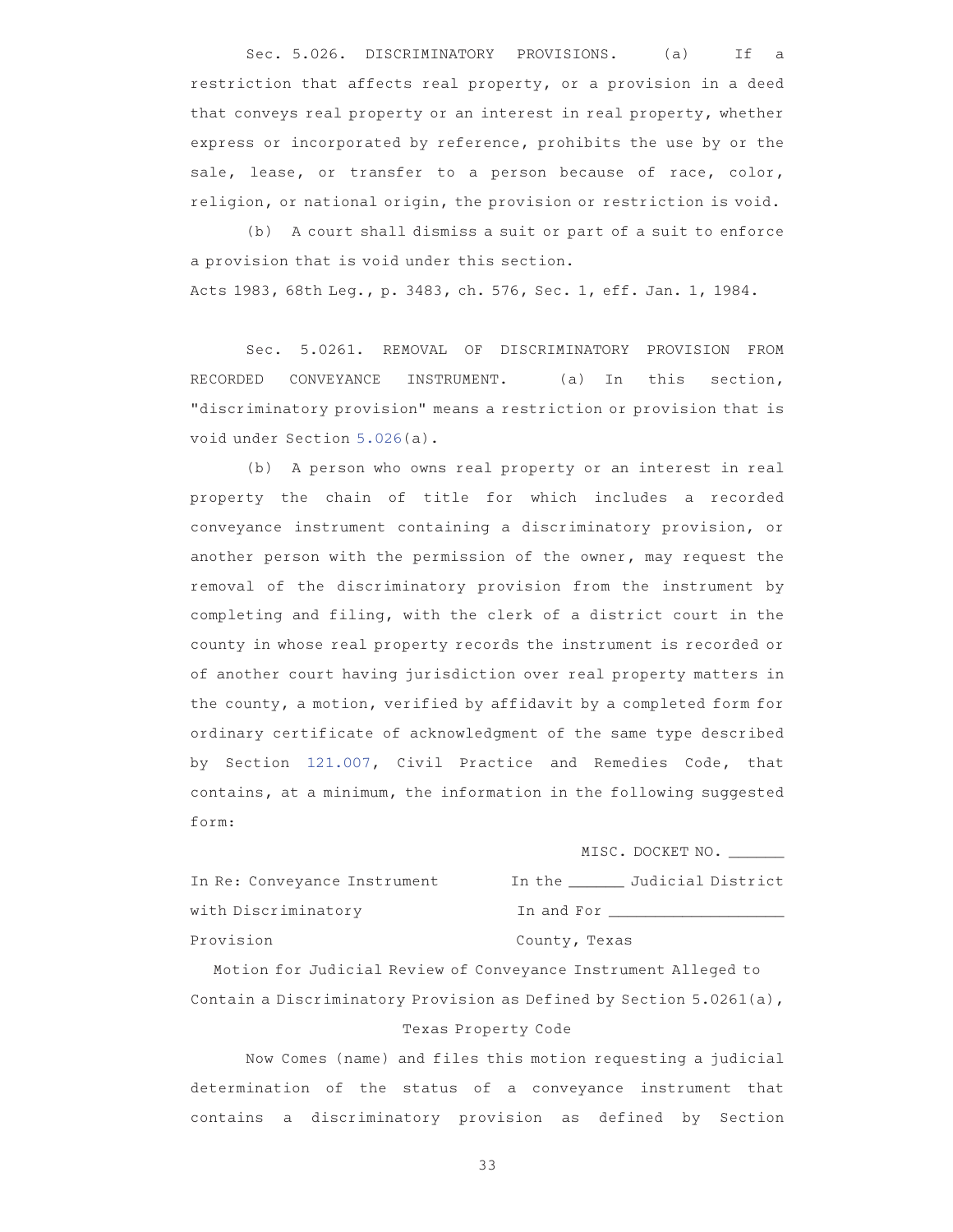5.0261(a), Texas Property Code, filed in the office of the Clerk of (county name) County, Texas, and in support of the motion would show the court as follows:

I.

(Name), movant herein, is the person who owns the real property or the interest in real property described in the conveyance instrument or has been given permission by that person to file this motion.

## II.

On (date), in the exercise of the county clerk's official duties as County Clerk of (county name) County, Texas, the county clerk received and filed and recorded the conveyance instrument attached hereto and containing (number) pages. The instrument is recorded at \_\_\_\_\_\_\_\_\_ in the real property records of \_\_\_\_\_\_ County. The conveyance instrument contains a discriminatory provision as defined by Section 5.0261(a), Texas Property Code.

## III.

Movant alleges that the conveyance instrument attached hereto contains a discriminatory provision as defined by Section 5.0261(a), Texas Property Code, and that the discriminatory provision should be removed.

## IV.

Movant attests that assertions herein are true and correct.

#### V.

# PRAYER

Movant requests the court to review the attached conveyance instrument and enter an order removing the discriminatory provision as defined by Section 5.0261(a), Texas Property Code, together with such other orders as the court deems appropriate.

Respectfully submitted,

\_\_\_\_\_\_\_\_\_\_\_\_\_\_\_\_\_\_\_\_\_\_\_\_\_

(Signature and typed name and address)

(c) The completed form for ordinary certificate of acknowledgment, of the same type described by Section 121.007, Civil Practice and Remedies Code, must be as follows:

# AFFIDAVIT

THE STATE OF TEXAS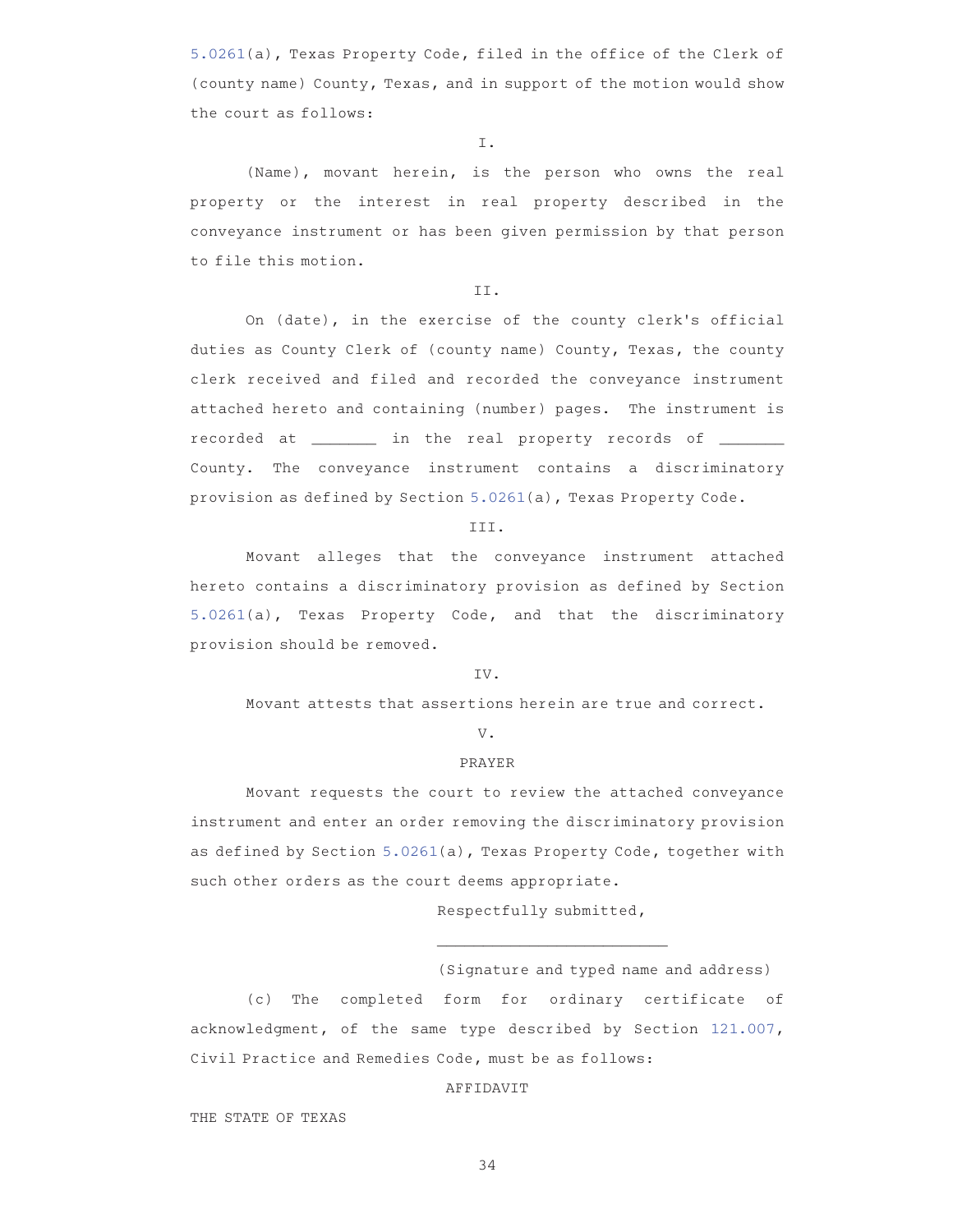COUNTY OF

BEFORE ME, the undersigned authority, personally appeared who, being by me duly sworn, deposed as follows:

"My name is \_\_\_\_\_\_\_\_\_\_\_\_\_\_\_\_\_. I am over 21 years of age, of sound mind, with personal knowledge of the following facts, and fully competent to testify.

I further attest that the assertions contained in the accompanying motion are true and correct."

Further affiant sayeth not.

SUBSCRIBED and SWORN TO before me, this \_\_\_\_\_\_ day of \_\_\_\_\_\_\_\_,

\_\_\_\_\_\_\_\_\_\_\_\_\_\_\_\_\_\_\_\_\_\_\_\_\_\_\_\_\_

 $\overline{\phantom{a}}$  .

NOTARY PUBLIC, State of Texas Notary 's printed name:

\_\_\_\_\_\_\_\_\_\_\_\_\_\_\_\_\_\_\_\_\_\_\_\_\_\_\_\_\_

\_\_\_\_\_\_\_\_\_\_\_\_\_\_\_\_\_\_\_\_\_\_\_\_\_\_\_\_\_ \_\_\_\_\_\_\_\_\_\_\_\_\_\_\_\_\_\_\_\_\_\_\_\_\_\_\_\_\_

\_\_\_\_\_\_\_\_\_\_\_\_\_\_\_\_\_\_\_\_\_\_\_\_\_\_\_\_\_

My commission expires:

(d) A motion under this section may be ruled on by a court having jurisdiction over real property matters in the county where the subject conveyance instrument was filed. The court's finding may be made solely on a review of the conveyance instrument attached to the motion and without hearing any testimonial evidence. The court 's review may be made ex parte without delay or notice of any kind. If the court does not rule on the motion on or before the 15th day after the date the motion is filed, the motion is deemed granted. An appellate court shall expedite review of a court's finding under this section.

(e) A court clerk may not collect a filing fee for filing a motion under this section.

(f) After reviewing the conveyance instrument attached to a motion filed under this section, the court shall enter an appropriate finding of fact and conclusion of law.

(g) The court's finding of fact and conclusion of law must be: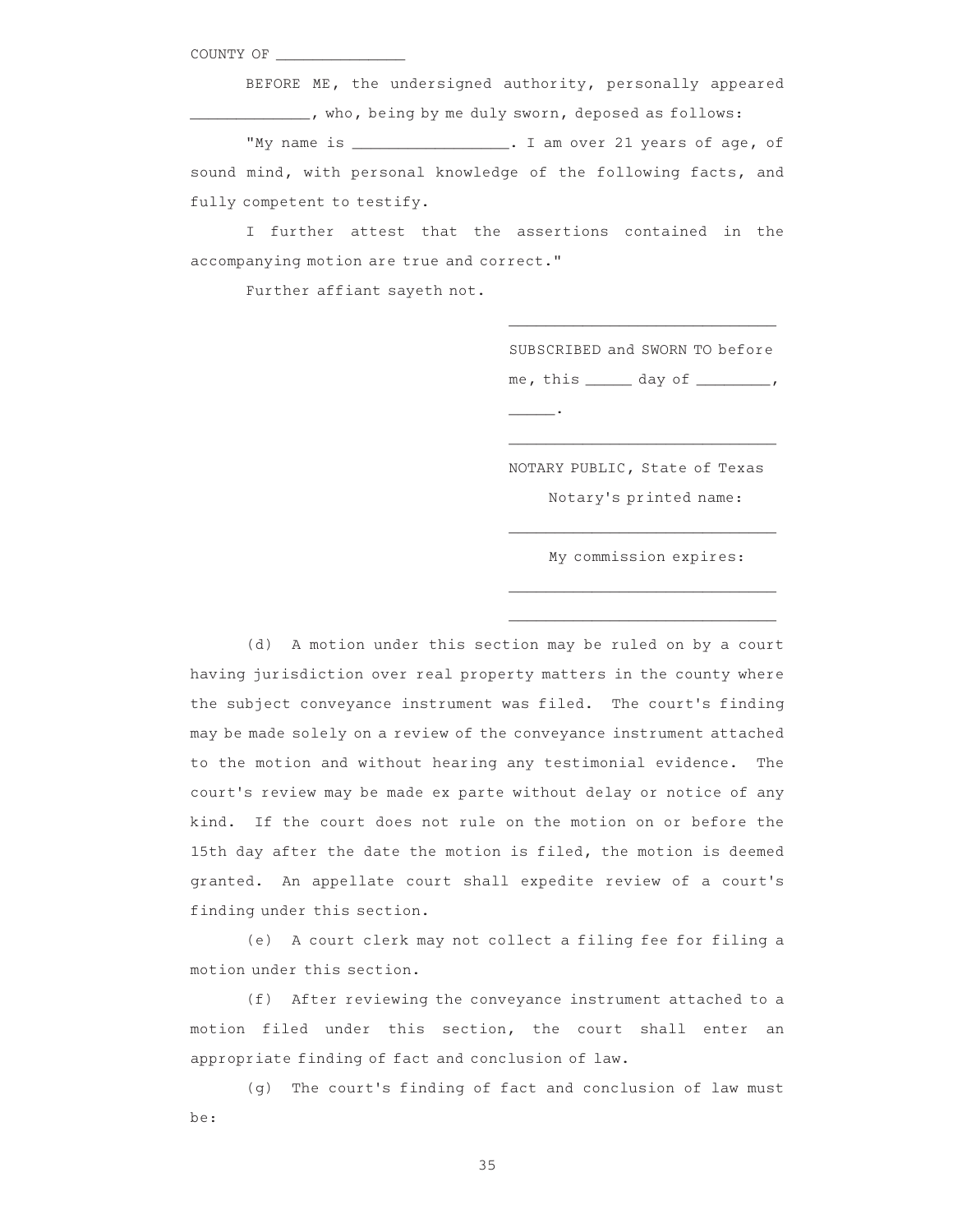(1) transferred by the court clerk to the county clerk for recording and indexing not later than the 10th day after the date the finding of fact and conclusion of law is entered by the court or deemed granted under Subsection (d); and

(2) filed and indexed by the county clerk in the same class of records in which the subject conveyance instrument is filed.

(h) The county clerk may not collect a fee for filing a court 's finding of fact and conclusion of law under this section.

(i) A suggested form of order appropriate to comply with Subsection (f) is as follows:

MISC. DOCKET NO. In Re: Conveyance Instrument In the \_\_\_\_\_\_ Judicial District with Discriminatory and Discriminatory and For Provision<br>
County, Texas Judicial Finding of Fact and Conclusion of Law Regarding Conveyance

Instrument Alleged to Contain a Discriminatory Provision as Defined by Section 5.0261(a), Texas Property Code

On the (number) day of (month), (year), in the above entitled and numbered cause, this court reviewed a motion, verified by affidavit, of (name) and the conveyance instrument attached thereto. No testimony was taken from any party, nor was there any notice of the court 's review, the court having made the determination that a decision could be made solely on review of the conveyance instrument under the authority vested in the court under Section 5.0261, Texas Property Code.

The court finds as follows (only an item checked and initialed is a valid court ruling):

\_\_\_\_\_\_\_ The conveyance instrument recorded at \_\_\_\_\_\_ in the real property records of \_\_\_\_\_\_ County CONTAINS a discriminatory provision as defined by Section 5.0261(a), Texas Property Code. The discriminatory provision as defined by Section 5.0261(a), Texas Property Code, is void and removed from the conveyance instrument identified herein.

\_\_\_\_\_\_\_ The conveyance instrument recorded at \_\_\_\_\_\_ in the real property records of \_\_\_\_\_\_\_ County and attached to the motion